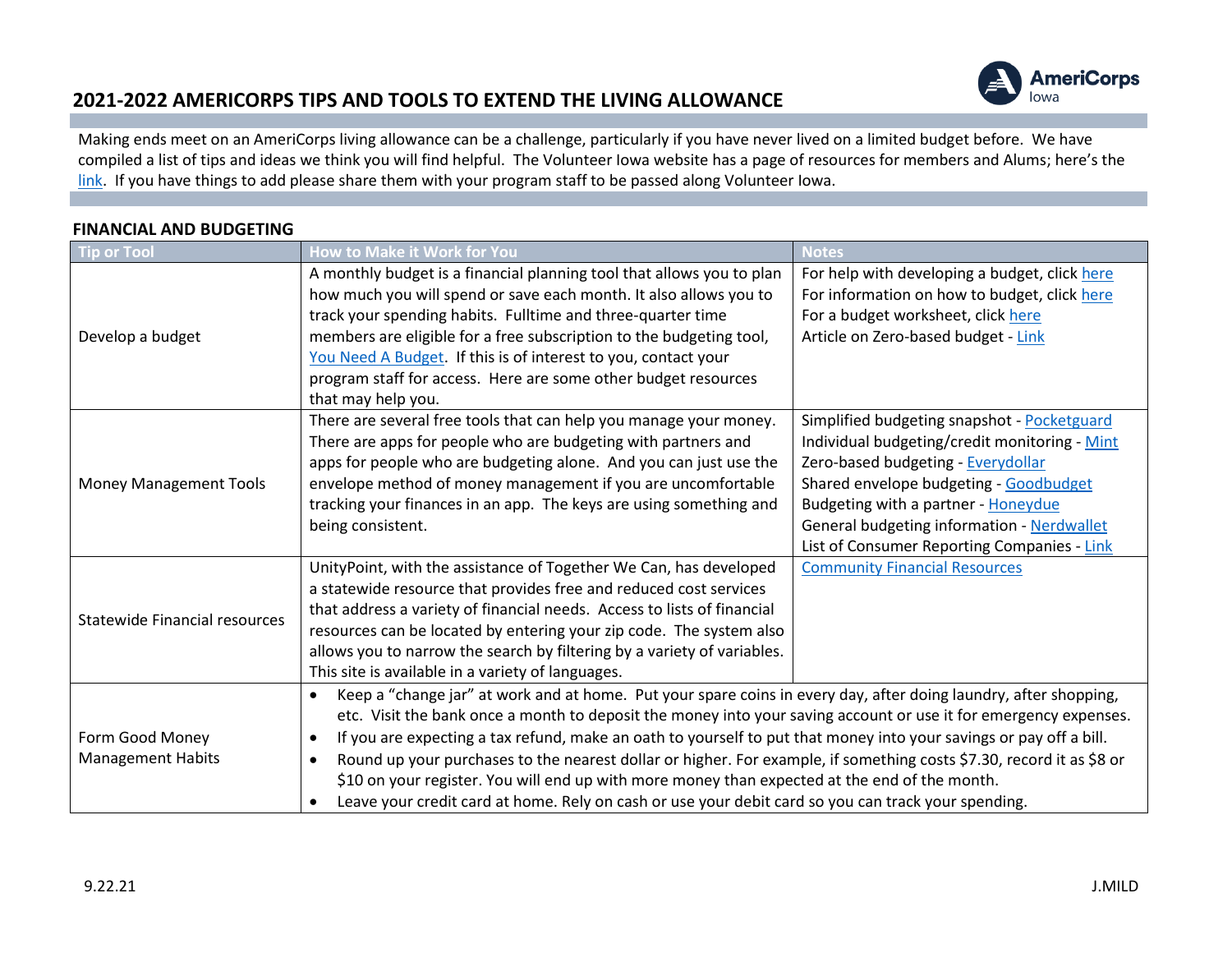

| If you must use a credit card, make sure you have selected a card that has no annual fee and has a low interest. If   |
|-----------------------------------------------------------------------------------------------------------------------|
| you are in good standing with your creditor, it never hurts to call them to negotiate a lower interest rate; or go to |
| bank rate for a list of the lowest-rate credit cards available.                                                       |
| Avoid ATMs if possible; try to bank during regular banking hours. If you need to use an ATM, be sure to only visit    |
| machines affiliated with your bank to avoid extra fees.                                                               |
| Plan a little low-cost or free reward for yourself if you stick to your budget for an entire month.                   |

#### **FOOD**

| <b>Tip or Tool</b>                | How to Make it Work for You                                             | <b>Notes</b>                                     |
|-----------------------------------|-------------------------------------------------------------------------|--------------------------------------------------|
|                                   | Get a Costco, Sam's, or other food warehouse membership to              | Costco                                           |
|                                   | allow you to buy in bulk and share in the savings with other            | Sam's Club                                       |
|                                   | members or family members                                               | <b>Ideas for freezer meals</b>                   |
| Share with your fellow<br>members | Organize "make and freeze" meal events where you can plan               | Kids Eat Free - Des Moines                       |
|                                   | meals, share food costs and prep, make, and freeze ahead                | Kids Eat Free - Cedar Rapids                     |
|                                   | meals with other members.                                               | Dining Deals - QC                                |
|                                   | Plan potlucks for members or neighbors                                  | <b>Dining Deals in Omaha</b>                     |
|                                   |                                                                         | Kids Eat Free - Cedar Falls                      |
|                                   | Eating and saving money on food can be a challenge. Everyone            | <b>Iowa Food Bank Location Search</b>            |
|                                   | wants to eat well but saving money on food can really help your         | <b>Iowa Food Pantries</b>                        |
|                                   | budget. Here are some articles and tips and ways you can extend         | How to Eat Well on \$100 per Month               |
|                                   | your food-buying dollars.                                               | 50 Ways to Save Money on Food                    |
|                                   | Visit your local food pantry and/or food bank site                      | <b>Misfits Market</b>                            |
| Food budget-extenders             | Sign up for Fetch or Ibotta<br>$\bullet$                                | Fetch                                            |
|                                   | Shop locally for fresh eggs and vegetables                              | Ibotta                                           |
|                                   | Chop and freeze what is in season to use later                          | <b>Community Supported Agriculture in Iowa</b>   |
|                                   | Community-Supported Agriculture can be a good way of getting            |                                                  |
|                                   | fresh, local produce, dairy products, grains, meats, and other          |                                                  |
|                                   | locally produced items                                                  |                                                  |
|                                   | Using the store ads is a good place to start. If you have kids, get     | <b>Budget Byte\$</b>                             |
|                                   | them involved. Ask them to use the ads, give them a budget and          | <b>Frugal Recipes to Try When Money is Tight</b> |
|                                   | tell them how many breakfasts, lunches, dinners and snacks they         | <b>WIC Recipes</b>                               |
| <b>Meal Planning</b>              | need to plan and create a grocery list for. This is a great way to help | <b>Healthy Eating on a Budget</b>                |
|                                   | your kids learn valuable lessons. Here are some other tips:             | <b>Eat Right When Money's Tight</b>              |
|                                   | Cut coupons and use rebates                                             |                                                  |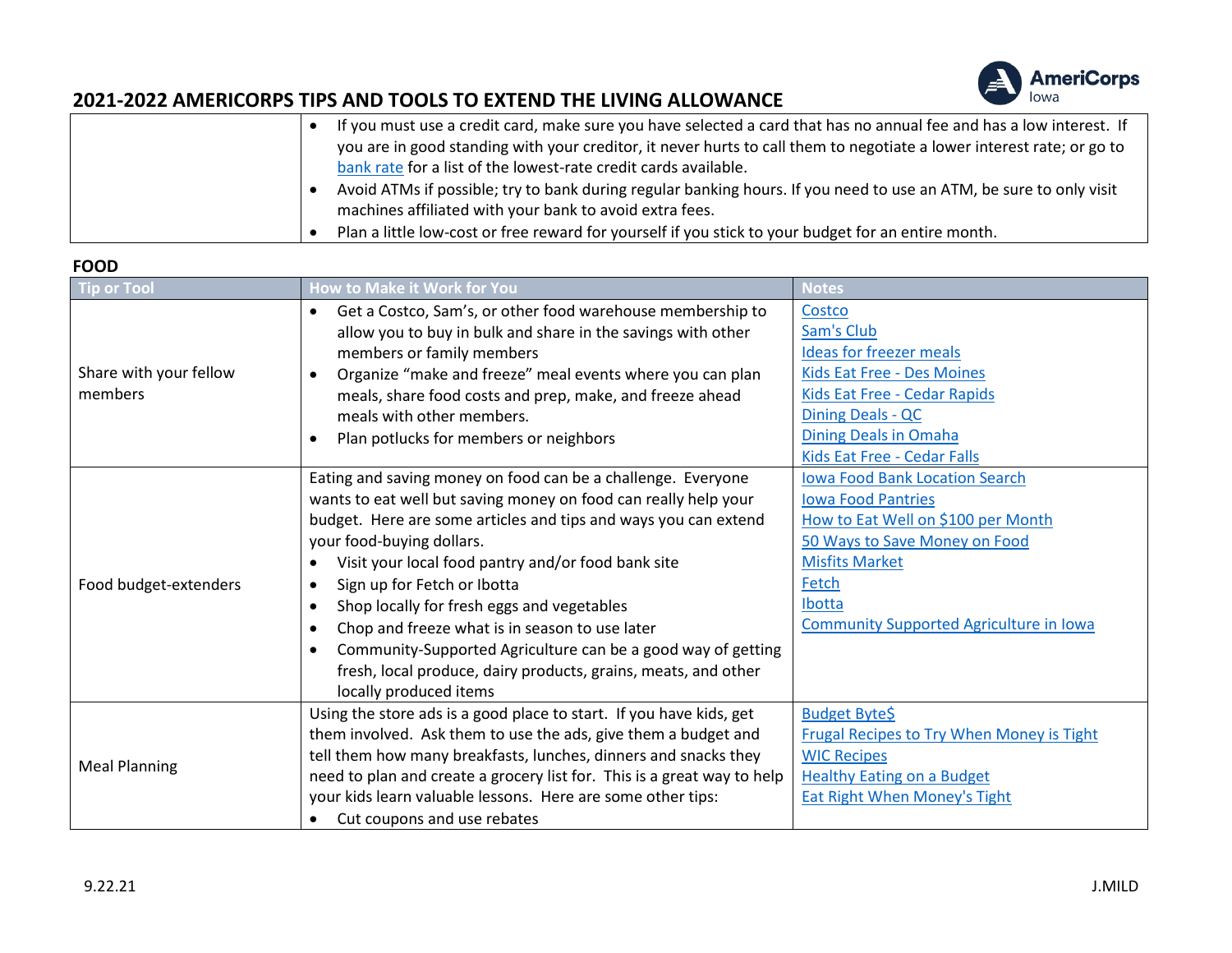

|                                | Make a list, and keep to it                                                                                                                                               |                                           |
|--------------------------------|---------------------------------------------------------------------------------------------------------------------------------------------------------------------------|-------------------------------------------|
|                                | Avoid shopping while hungry                                                                                                                                               |                                           |
|                                | Buy in bulk, when reasonable - buy bulk pasta or rice, but if you<br>don't have a plan for 4lbs of carrots, only buy what you need or<br>plan to cut and freeze the rest. |                                           |
|                                | Store reward card                                                                                                                                                         |                                           |
|                                | Use your SNAP benefits at the farmers market                                                                                                                              |                                           |
|                                | UnityPoint, with the assistance of Together We Can, has developed                                                                                                         | <b>Community Food and Meals Resources</b> |
| <b>Food and Meal Resources</b> | a statewide resource that provides free and reduced cost services                                                                                                         |                                           |
|                                | that address a variety of needs related to food and meals. Access to                                                                                                      |                                           |
|                                | lists of these resources can be located by entering your zip code.                                                                                                        |                                           |
|                                | The system also allows you to narrow the search by filtering by a                                                                                                         |                                           |
|                                | variety of variables. This site is available in a variety of languages.                                                                                                   |                                           |

#### **OTHER HOUSEHOLD EXPENSES**

| <b>Tip or Tool</b>       | <b>How to Make it Work for You</b>                                      | <b>Notes</b>                                 |
|--------------------------|-------------------------------------------------------------------------|----------------------------------------------|
|                          |                                                                         | <b>Iowa Housing Search</b>                   |
|                          |                                                                         | Zillow                                       |
|                          |                                                                         | Apartments.com                               |
|                          | Housing is likely the largest expense you will face during your service | PadMapper                                    |
|                          | year, often between 25% to 50% of your income. If your program          | <b>Hotpads</b>                               |
|                          | doesn't provide housing, don't be afraid to ask your program for        | Rentable                                     |
| Housing                  | housing recommendations if you are relocating; consider sharing         | Find rentals in rural lowa                   |
|                          | housing costs by having roommates. Here are some sites that will        | <b>Housing Resources for Seniors</b>         |
|                          | enable you to enter the criteria to fit your needs, accessibility to    | <b>Silvernest</b>                            |
|                          | public transit, zip code, etc. Qualification criteria may apply.        | Housing Resources for those in need of       |
|                          |                                                                         | <b>Independent Living Centers</b>            |
|                          |                                                                         | Search for Federal Tax Credit rental housing |
|                          |                                                                         | <b>Iowa Finance Authority</b>                |
|                          | The U.S. Department of Housing and Urban Development offers             | <b>Tenant Rights, Laws and Protections</b>   |
|                          | resources such as finding subsidized housing, applying for public       | <b>Disaster Assistance</b>                   |
| <b>Rental Assistance</b> | housing, and housing choice vouchers, and other lowa resources.         | Polk Co. ERAP                                |
|                          | Members serving in Boone, Jasper, Marion, and Warren County have        | <b>Housing Assistance Program</b>            |
|                          | access to a rental/mortgage assistance program. This program            |                                              |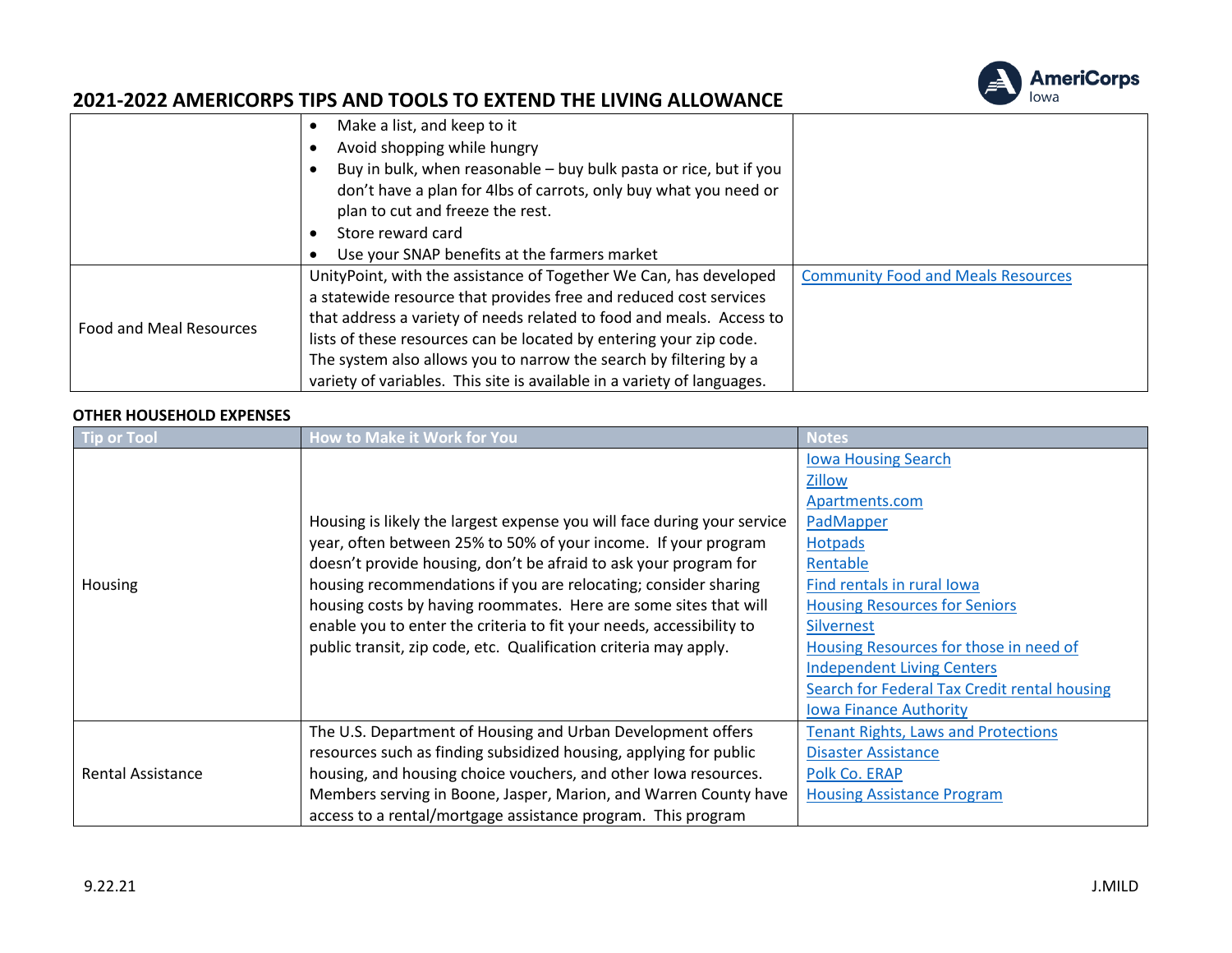

|                            | offers a once a year assistance of \$300. Other criteria apply. Click   |                                       |
|----------------------------|-------------------------------------------------------------------------|---------------------------------------|
|                            | link in the next column to find additional information. Polk County     |                                       |
|                            | also offers rental assistance - the Emergency Rental Assistance         |                                       |
|                            | Program (ERAP). To qualify, applicants must demonstrate COVID-          |                                       |
|                            | related impact to their inability to pay rent. Click link in the next   |                                       |
|                            | column to find additional information.                                  |                                       |
|                            | Weatherization Assistance Program (WAP) is a federal grant              | To Apply for WAP                      |
|                            | program established to help reduce the heating and cooling costs for    | <b>Help with Utilities</b>            |
|                            | low income persons, the elderly, people with disabilities and           | To Apply for EBB Assistance           |
|                            | children by improving the energy efficiency of their homes, and         |                                       |
|                            | thereby reducing the households' energy bills. For information on       |                                       |
|                            | eligibility check here. If you are already enrolled in Low Income       |                                       |
|                            | Home Energy Assistance Program, LIHEAP, you are automatically           |                                       |
|                            | eligible for WAP services. Information on the LIHEAP is provided in     |                                       |
|                            | the Member Benefits Resource and can also be found here.                |                                       |
| <b>Utilities</b>           |                                                                         |                                       |
|                            | The EBB is a Federal Communications Commission (FCC) program            |                                       |
|                            | that provides a temporary (Covid-19) discount on monthly                |                                       |
|                            | broadband bills for qualifying low-income households. Those who         |                                       |
|                            | are eligible can receive up to \$50/month discount on broadband         |                                       |
|                            | services and associated equipment rental and a one-time discount of     |                                       |
|                            | up to \$100 for a laptop, tablet, or desktop computer (with a co-       |                                       |
|                            | payment of more than \$10 but less than \$50). There are other          |                                       |
|                            | limitations. For more information go to                                 |                                       |
|                            | https://getemergencybroadband.org/                                      |                                       |
|                            | Using an independent cell phone company or moving to a pre-paid         | Here are some options to investigate: |
|                            | service can significantly reduce your monthly cell phone bill, even if  | <b>Mint Mobile</b>                    |
|                            | you are a big consumer of data. You likely will give up some            | Metro by T Mobile                     |
|                            | customer service and it is better if you are at a point in your current | <b>Visible</b>                        |
| <b>Cell Phone Services</b> | plan to break your contract or are willing to pay the penalty to break  | <b>Boost Mobile</b>                   |
|                            | the contract. It also helps to if you have paid your phone off. You     | <b>US Mobile</b>                      |
|                            | also need to be willing to do some research to see which companies      | <b>Verizon Pre Paid</b>               |
|                            | provide the best service for your area and your needs. There are        | <b>Altice Mobile</b>                  |
|                            | tons of options. Figure out what you really need. Some have great       | <b>Black Wireless</b>                 |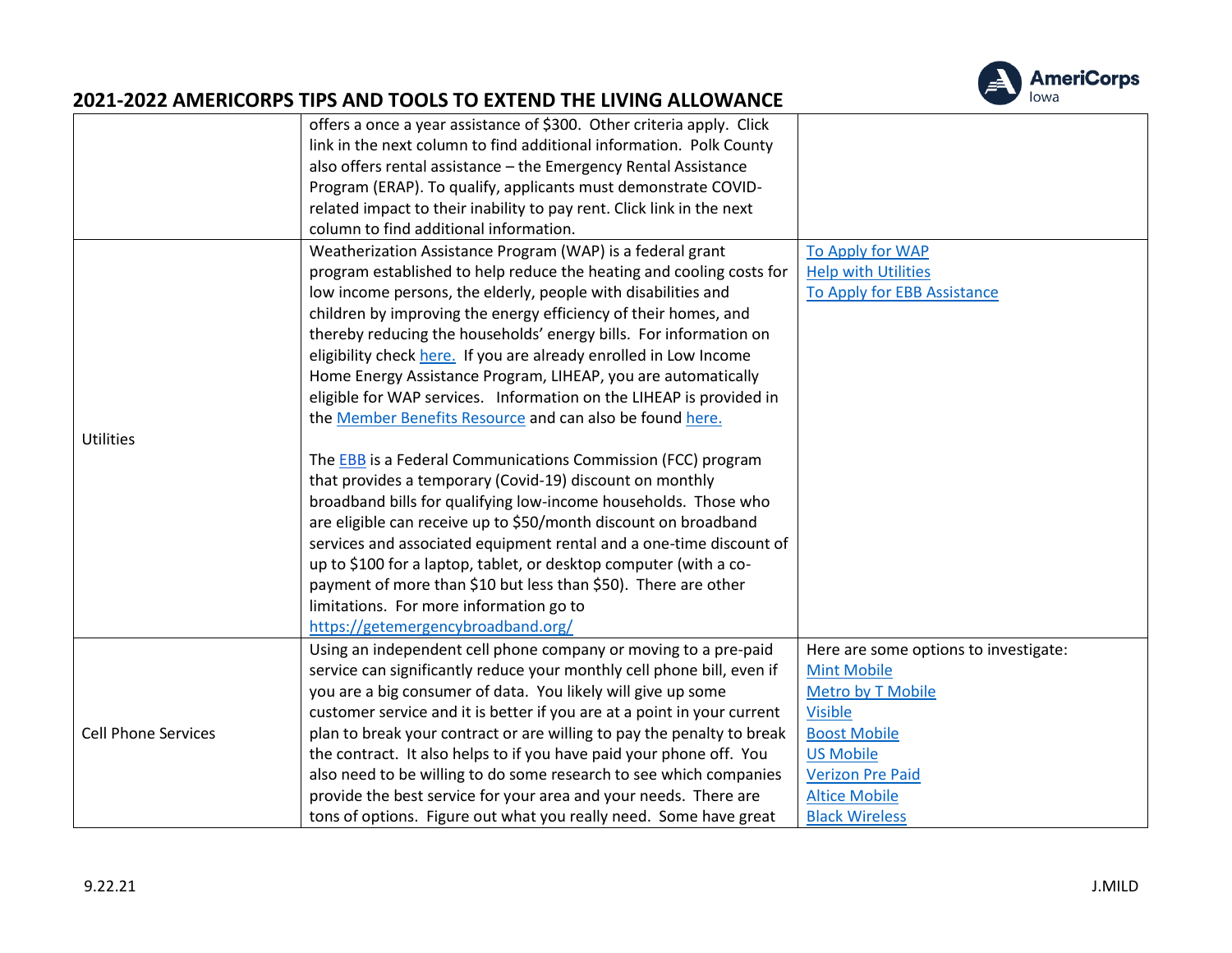

|                                      | family plan options, some have unlimited data, some plans reward<br>users for longevity. Check if your program has a discount option<br>with a cell provider. The list in the Notes section is not inclusive, just<br>a place to start.                                                                                                                                                                                                                                                                                                                                                                                                                                                                                                                                                                                                                                                                                                                                                                                                                                                                                                                        | <b>Consumer Cellular</b>                                                                                                                                                                                                                                                                                                                                                                                                                                                                                                                                                                                                                                        |
|--------------------------------------|----------------------------------------------------------------------------------------------------------------------------------------------------------------------------------------------------------------------------------------------------------------------------------------------------------------------------------------------------------------------------------------------------------------------------------------------------------------------------------------------------------------------------------------------------------------------------------------------------------------------------------------------------------------------------------------------------------------------------------------------------------------------------------------------------------------------------------------------------------------------------------------------------------------------------------------------------------------------------------------------------------------------------------------------------------------------------------------------------------------------------------------------------------------|-----------------------------------------------------------------------------------------------------------------------------------------------------------------------------------------------------------------------------------------------------------------------------------------------------------------------------------------------------------------------------------------------------------------------------------------------------------------------------------------------------------------------------------------------------------------------------------------------------------------------------------------------------------------|
| Healthcare                           | Learn how to save money and still receive the care you need. Start<br>by reading the details about your healthcare plan so you know what<br>services are available. In some plans tele-health services, visiting the<br>doctor remotely, is less expensive than an in-person visit. Using an<br>"in network" service provider is nearly always less expensive than<br>using a someone who is outside the network. Prescription savings is<br>another way to save on your healthcare. In the next column are<br>some links to sites that may help you save on those costs.<br>Information on the AmeriCorps member healthcare benefit is<br>outlined on the Member Benefits resource, as well as a resource on<br>Public Benefits and how the interact with the AmeriCorps living<br>allowance and benefits.<br>Resources for member wellness and mental health can be difficult to<br>locate at times. The AmeriCorps healthcare comes with mental<br>healthcare benefits, as does the Member Assistance Program (MAP),<br>through the Association of State Service Commissions. If you're<br>looking for other resources here's a list of others to consider. | GoodRx<br>$\bullet$<br><b>WellRx</b><br>$\bullet$<br><b>InsideRx</b><br>$\bullet$<br><b>Single Care</b><br>Corpsmember Health Plan Summary<br>National Suicide Prevention Lifeline -<br>$\bullet$<br>Call 1-800-273-8255 or online CHAT<br>Community Mental Health Resources - Call<br>1-855-581-8111 or Text 1-855-895-<br>8398 (Statewide), and the website here<br>Your Life Iowa - Call 1-855-581-8111, Text<br>1-855-895-8398 or go here for online chat<br>function<br>Iowa Concern Hotline - Call 1-800-447-<br>1985. Access their website here<br>National Alliance on Mental Illness-Iowa<br>NAMI - Call 1-800-273-8255. Check out the<br>website here |
| Various Household/Living<br>Expenses | UnityPoint, with the assistance of Together We Can, has developed a<br>statewide resource that provides free and reduced cost services that<br>address a variety of needs related to household expenses, including<br>rent and mortgage assistance, maintenance, utility, phone and<br>internet assistance and assistance with medical care. Access to lists<br>of these resources can be located by entering your zip code. The<br>system also allows you to narrow the search by filtering by a variety<br>of variables. This site is available in a variety of languages.                                                                                                                                                                                                                                                                                                                                                                                                                                                                                                                                                                                   | <b>Community Household and Living Expenses</b>                                                                                                                                                                                                                                                                                                                                                                                                                                                                                                                                                                                                                  |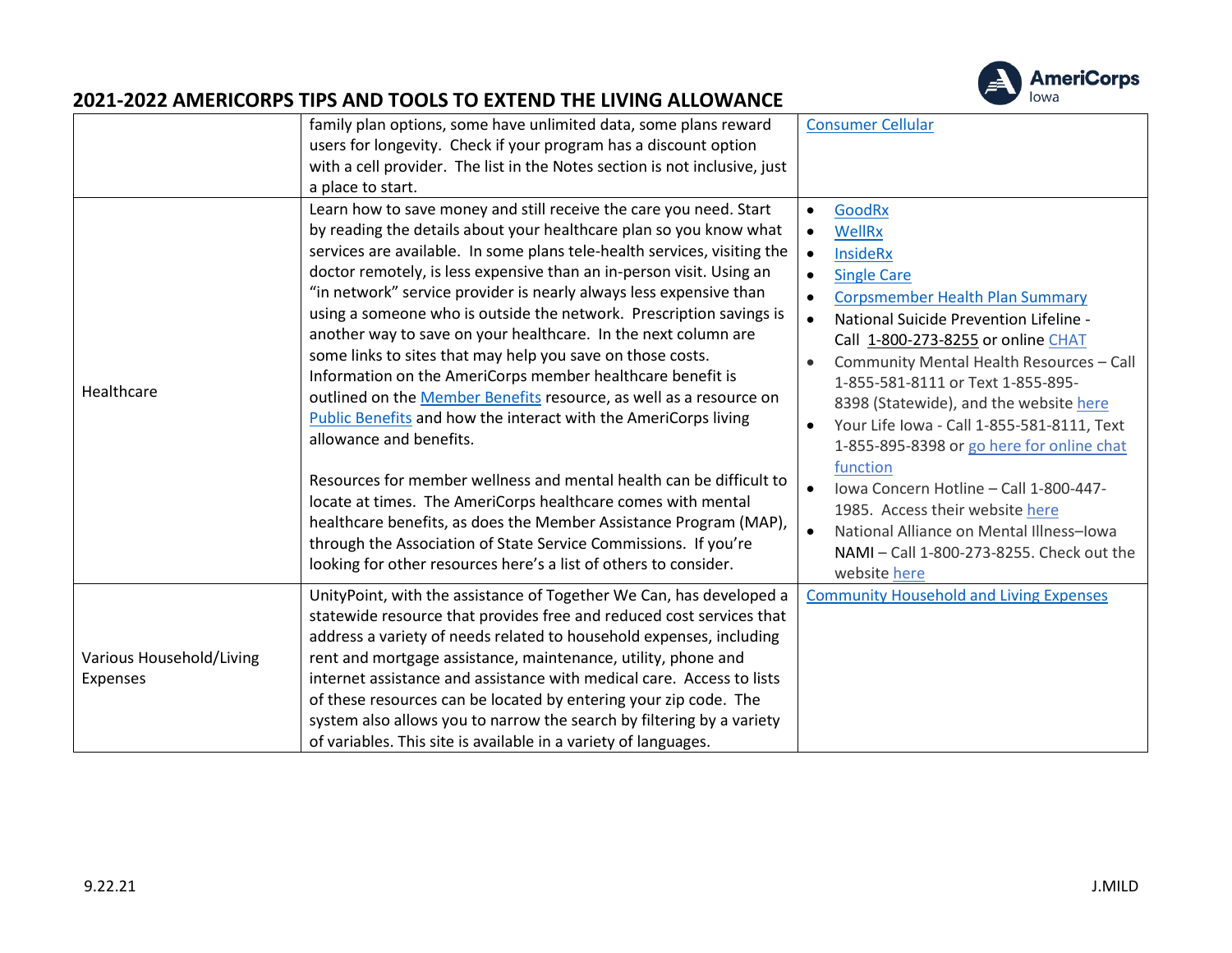

### **2021-2022 AMERICORPS TIPS AND TOOLS TO EXTEND THE LIVING ALLOWANCE ENTERTAINMENT AND SELF-IMPROVEMENT**

| Tip or Tool                      | How to Make it Work for You                                                                                               | <b>Notes</b>                                   |  |
|----------------------------------|---------------------------------------------------------------------------------------------------------------------------|------------------------------------------------|--|
| Cut the Cord                     | Share Netflix (or other streaming service) account with family, friends, or members/VISTAs. In some places in Iowa, it is |                                                |  |
|                                  | possible to get free basic TV over the airwaves, you may just need an antenna.                                            |                                                |  |
|                                  | Local libraries have more than just books - check them out for free                                                       | For a list of libraries in Iowa, click here    |  |
|                                  | internet, audio books, board games, DVDs, CDs, tickets to local                                                           | Spotify                                        |  |
| Use the Library and other free   | events (zoo, science center, etc.), tablets for kids and more!                                                            | <b>Audible Podcasts</b>                        |  |
| resources                        | Other free resources for books, podcasts and music include Spotify,                                                       | <b>Audible Free Children's books</b>           |  |
|                                  | Audible and Pandora to name a few. The Library of Congress has an                                                         | Pandora                                        |  |
|                                  | assortment of resources for people who are blind or print disabled.                                                       | <b>Library of Congress</b>                     |  |
|                                  | That also benefits people who are looking for audiobooks.                                                                 |                                                |  |
|                                  | Iowa has 72 state parks across the state. Most of those have a                                                            | The state park guide can be found here         |  |
|                                  | variety of fun things to do. The state also has numerous county                                                           | Trails available on Iowa Department of Natural |  |
|                                  | parks too. The county park system is easy to use - they have an                                                           | Resource (DNR) property, click here            |  |
|                                  | online camp registration system and an online guide to help you                                                           | County parks camping registration, Link        |  |
|                                  | decide which park best suits your needs - lowa's County                                                                   | For geocaching information, click here         |  |
| Bike Trails, Picnicking, Hiking, | Conservation System Guide to Outdoor Adventure. In 2020, Iowa                                                             | Geocaching trail link                          |  |
| Geocaching                       | Parks turned 200 years old. In support of this milestone, there were                                                      | Parks 2020 resources - click here              |  |
|                                  | several free resources developed to get people to visit the parks.                                                        | To order a Bike Trail map, click here          |  |
|                                  | The Iowa Department Transportation (DOT) publishes a map of                                                               | To search for hiking trails, click here        |  |
|                                  | trails across the state. You can order those from the DOT website.                                                        |                                                |  |
|                                  | You can also pick up free bike and trail maps in county courthouses                                                       |                                                |  |
|                                  | and other public buildings.                                                                                               |                                                |  |
|                                  | Check with your gym or yoga studio to see if they offer a sliding<br>$\bullet$                                            | To find a YMCA in your area, click here        |  |
|                                  | scale based on income.                                                                                                    | <b>Living Social</b>                           |  |
|                                  | Sign up for a gym/yoga studio's free introductory class or time<br>$\bullet$                                              | Groupon                                        |  |
|                                  | period.                                                                                                                   |                                                |  |
|                                  | Look for a Groupon or Living Social deals to gain access to a                                                             |                                                |  |
| Gyms/Yoga                        | local gym/yoga studio.                                                                                                    |                                                |  |
|                                  | Check with your local YMCA; most offer up to 50% discounts<br>$\bullet$                                                   |                                                |  |
|                                  | based on income.                                                                                                          |                                                |  |
|                                  | Check out your local library for fitness/yoga videos.                                                                     |                                                |  |
|                                  | Netflix or other streaming services have fitness/yoga channels,                                                           |                                                |  |
|                                  | often free of charge.                                                                                                     |                                                |  |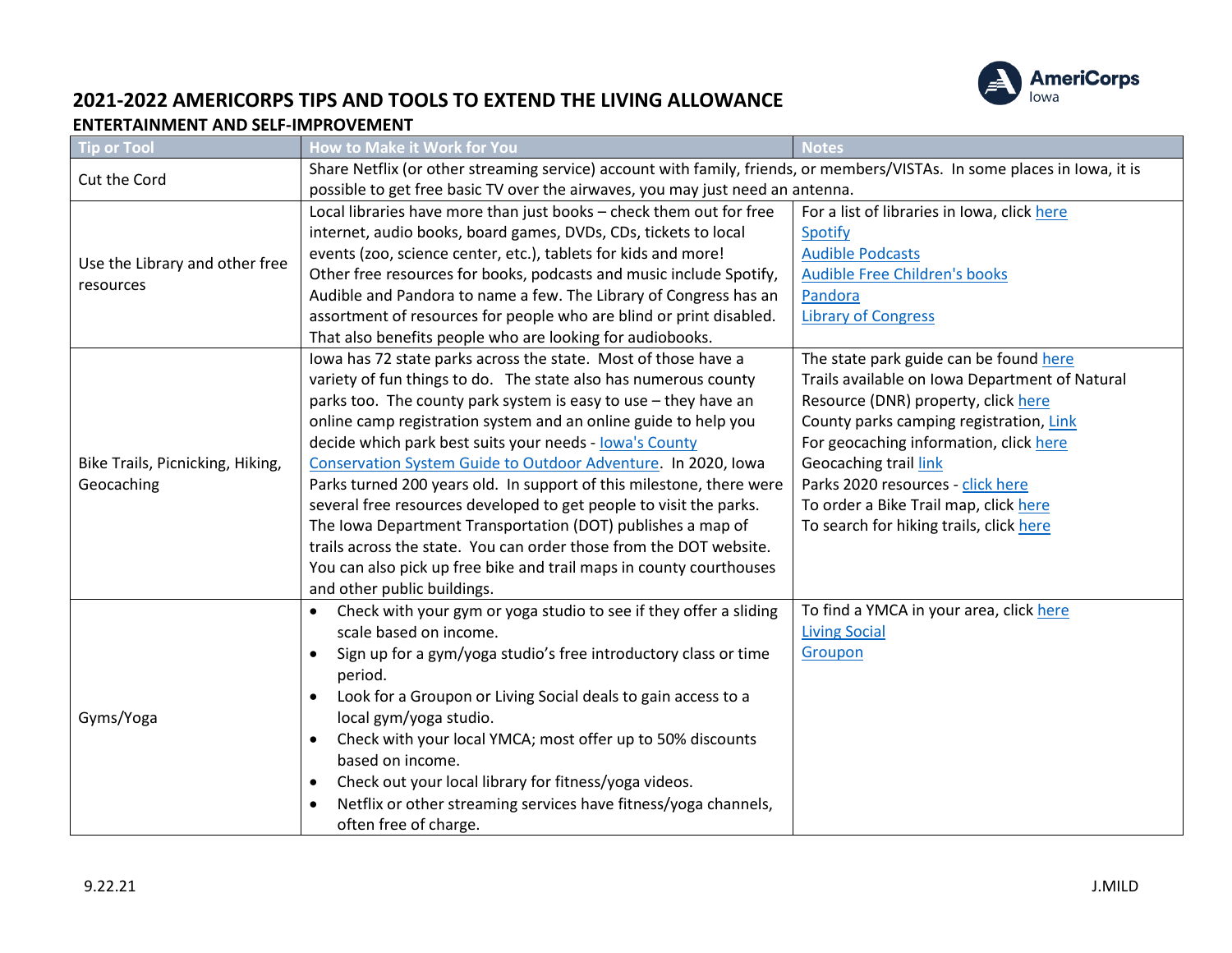

|                                | Running or hiking is free to do and gets you outdoors. If you                  |                                                       |
|--------------------------------|--------------------------------------------------------------------------------|-------------------------------------------------------|
|                                | like doing these activities with others, you can often find groups             |                                                       |
|                                | to join on Facebook.                                                           |                                                       |
|                                | Ask about opportunities to volunteer in exchange for entrance<br>$\bullet$     | Des Moines Performing Arts Volunteering               |
|                                | Look for a summer schedule of free community events                            | <b>AMC Movie Theaters</b>                             |
|                                | including: movies, summer concerts, theatre events                             | <b>Cinemark</b>                                       |
|                                | See if you can usher at events (the Des Moines Performing Arts<br>$\bullet$    | <b>Marcus Theatres</b>                                |
|                                | Center, or similar venues) that would enable you to see the                    | <b>Fridley Theater</b>                                |
|                                | show at no cost                                                                | <b>Festivals across lowa</b>                          |
|                                | Many movie theaters have specials, either days of the week or<br>$\bullet$     | <b>Hinterland volunteer</b>                           |
|                                | times during the day, where ticket prices are reduced. Look to                 | Volunteer for events in and around Des Moines         |
| Concerts, festivals, theatres, | theater pages for more information.                                            | Free things to do in Des Moines                       |
| theaters, museums, and         | Want to go to Hinterland?! Become a volunteer!!<br>$\bullet$                   | <b>Recreational Volunteer Events in Cedar Rapids</b>  |
| historic sites                 | Volunteer for festivals and events around the greater Des<br>$\bullet$         | Free things to do in Cedar Rapids                     |
|                                | <b>Moines Area</b>                                                             | Free things to do in Iowa City                        |
|                                | Check out this resource - Free Things to Do in Des Moines, it is<br>$\bullet$  | Free things to do in the Quad Cities                  |
|                                | full of free and low cost things to do in the Des Moines area!                 | Free things to do in Waterloo                         |
|                                | Check out area museums for free dates or days. See if you can                  | Free things to do in Mason City                       |
|                                | volunteer                                                                      | Free things to do in Omaha                            |
|                                |                                                                                | Note: Various entities (i.e., museums, zoos, farmer's |
|                                |                                                                                | markets, etc.) may have offer discounts to those who  |
|                                |                                                                                | receive SNAP.                                         |
|                                | Scavenger hunt (indoors or outdoors)<br>$\bullet$                              | Dsm4kids.com                                          |
|                                | Library movie night with Dollar Store treats<br>$\bullet$                      | Scavenger hunt ideas                                  |
|                                | Borrow tablets from the library with great educational games                   | <b>Des Moines Mom Blog</b>                            |
|                                | for trips or just for fun                                                      | <b>Iowa City Mom Blog</b>                             |
|                                | Glow sticks party - Dollar Store has glow sticks 10/\$1, throw in<br>$\bullet$ | <b>Cedar Rapids Mom Blog</b>                          |
| Activities with kids           | bubbles, and chalk and have a party!                                           | <b>Omaha Mom Blog</b>                                 |
|                                | Board Game night - borrow from the library or from friends,<br>$\bullet$       | <b>Quad City Mom Blog</b>                             |
|                                | swap with neighbors. Enjoy the games                                           |                                                       |
|                                | Find a parent group or blog in your area for tips and insider                  |                                                       |
|                                | information on the best splash pads, pools and local activities                |                                                       |
|                                | Hike, bike, picnic and play at a local park<br>$\bullet$                       |                                                       |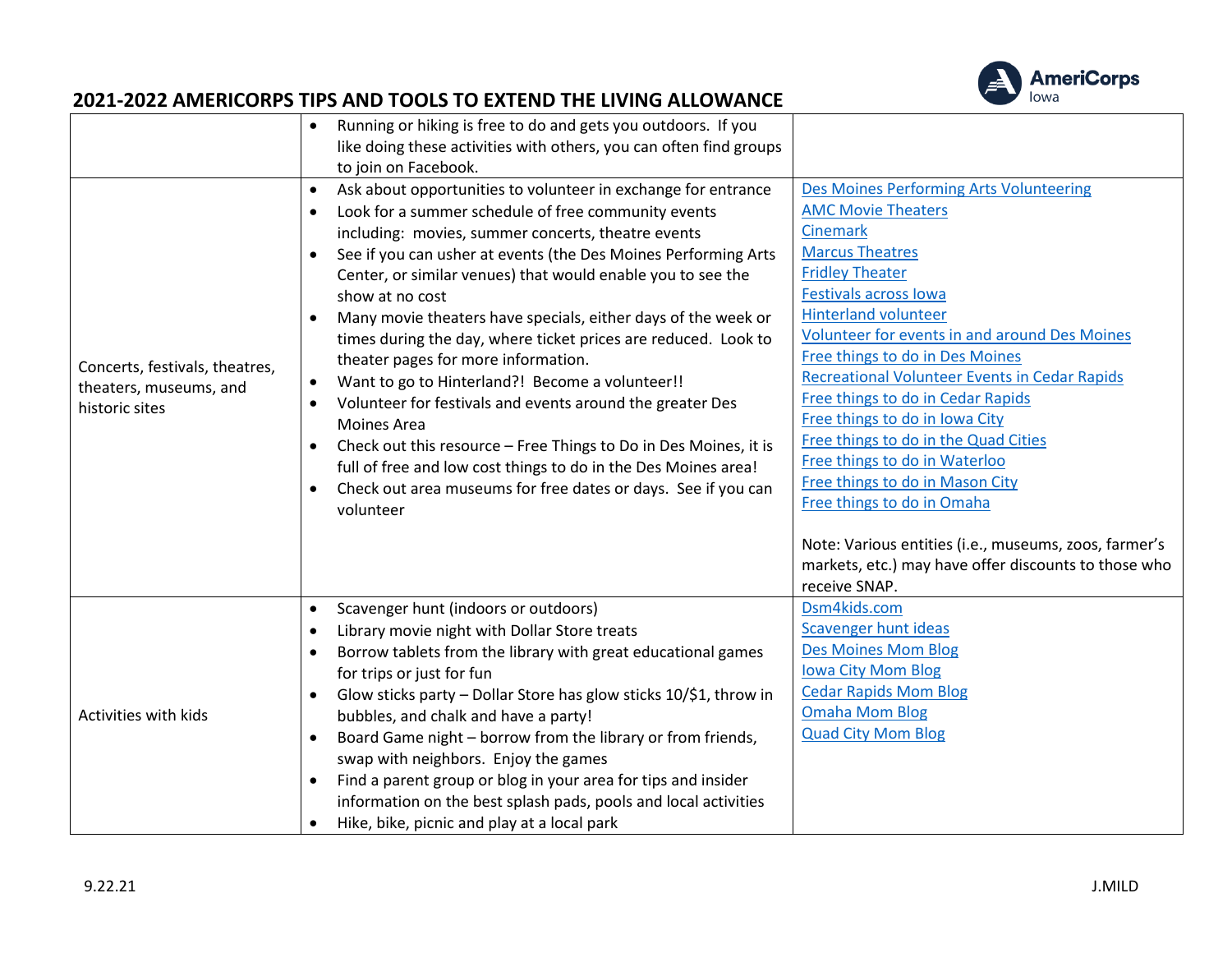

| Education              | During a recent survey of AmeriCorps members in Iowa, training<br>and certifications ranked very high on things that were desirable<br>outcomes of members' service. While many members are receiving<br>professional development opportunities because of their time as a<br>member, you don't have to wait for your site supervisor to send you<br>to a training or only take courses that align with your service. There<br>are plenty of free and nearly free options for certifications and<br>professional development for online courses from schools like<br>Harvard, MIT, Princeton, Yale, Columbia, Stanford, Johns Hopkins,<br>NYU, Duke, and more. Check out the resources in the next column.<br>Note that many courses are free, but some may charge a fee for<br>certification.                                                                                                                                                                                                                                                                                                                                                                                                                                                                                                                                                                                                                                                                                                                                                                                                                                                                                                                                                                                                                                                                                                                                                                   | Coursera<br>edX<br>FutureLearn<br>Udemy<br>Sophia<br>These links are specifically related to the Non-Profit<br>Sector:<br><b>Nonprofit Ready</b><br><b>Philanthropy University</b><br>Candid<br><b>National Council of Nonprofits</b><br><b>Linkedin Learning</b><br>View nonprofit management online training<br>courses here. |
|------------------------|------------------------------------------------------------------------------------------------------------------------------------------------------------------------------------------------------------------------------------------------------------------------------------------------------------------------------------------------------------------------------------------------------------------------------------------------------------------------------------------------------------------------------------------------------------------------------------------------------------------------------------------------------------------------------------------------------------------------------------------------------------------------------------------------------------------------------------------------------------------------------------------------------------------------------------------------------------------------------------------------------------------------------------------------------------------------------------------------------------------------------------------------------------------------------------------------------------------------------------------------------------------------------------------------------------------------------------------------------------------------------------------------------------------------------------------------------------------------------------------------------------------------------------------------------------------------------------------------------------------------------------------------------------------------------------------------------------------------------------------------------------------------------------------------------------------------------------------------------------------------------------------------------------------------------------------------------------------|---------------------------------------------------------------------------------------------------------------------------------------------------------------------------------------------------------------------------------------------------------------------------------------------------------------------------------|
| Restyle your lifestyle | Unsubscribe from promotional emails - they encourage you to buy or try things you just don't need<br>$\bullet$<br>Initiate No-Spend days in your week - or entire weekends! This will take practice, but your spending can be cut in half<br>$\bullet$<br>Consolidate monthly subscriptions (Amazon, Disney+, Netflix) with friends or family members<br>$\bullet$<br>Repair or mend clothing instead of buying new. Check out this article - 8 tips to help clothes last longer<br>$\bullet$<br>Wait a month before buying anything new - can you live without it?<br>$\bullet$<br>Buy secondhand - It doesn't just mean thrift shops, try Facebook Marketplace, Craigslist, eBay and other local<br>$\bullet$<br>buy/sell pages<br>Buy Nothing. Not that you will not acquire new things, just find items for free or make them. Check out the Buy Nothing<br>$\bullet$<br>Project<br>Simplify your bathroom routine. Or consider ways cut costs by making homemade cleaners, bodywash, toners and<br>$\bullet$<br>moisturizers. Pinterest has a lot of suggestions and recipes to help you start this process. Check out the products<br>designed for men. Often, they're the same, just packaged differently and priced lower!<br>You can also reduce costs and help the environment by making a variety of homemade cleaning products. Vinegar<br>$\bullet$<br>is earth-friendly and is great for cleaning everything from windows to floors to bathrooms, and it's easy on your<br>budget as well. Again, Pinterest has MANY posts about making and using homemade products to clean your home<br>and other things, including laundry. Take a look!<br>Move social gatherings from restaurants and bars to your home or backyard<br>$\bullet$<br>Know where your money goes - Track your spending and face your habits.<br>$\bullet$<br>Consider this order when looking for something - "Use what you have, Borrow, Swap, Thrift, Make, Buy"<br>$\bullet$ |                                                                                                                                                                                                                                                                                                                                 |